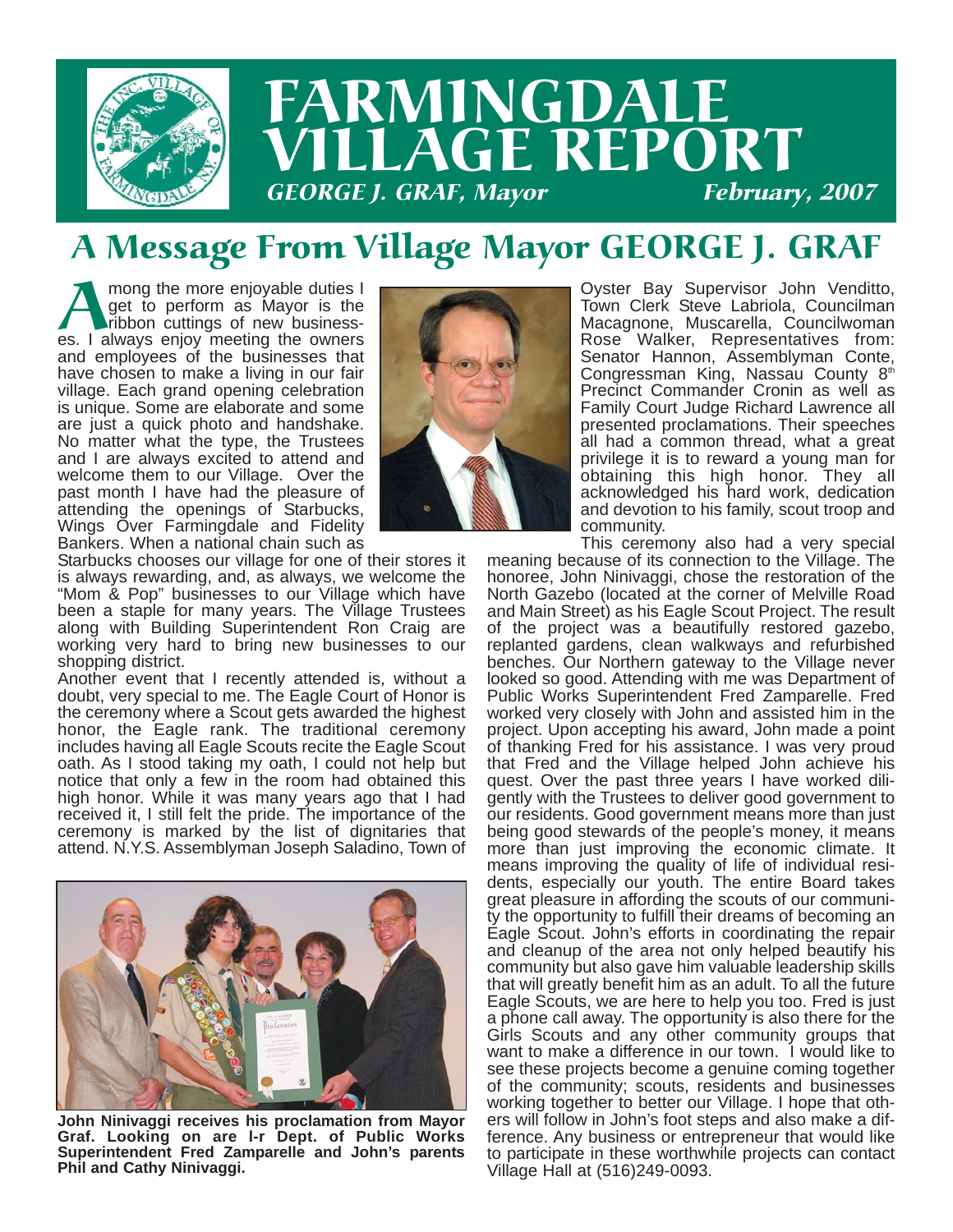## Eagle Scouts Past, Present and Future



**Top Photo: Town of Oyster Bay Councilman Tony Macagnone presents John Ninivaggi with a proclamation at his Eagle Scout Award ceremony.** 

**l-r: TOB Councilman Joe Muscarella, Troop 261 Scout Master Ed Schmidt, TOB Councilwoman Rose Walker, TOB Receiver of taxes James Stefanich, John Ninivaggi, Phil and Cathy Ninivaggi, John and Councilman Macagnone, TOB Supervisor John Venditto, TOB Town Clerk Steve Labriola, Nassau County Family Court Judge Richard S. Lawrence and Mayor Graf.**

**Future Eagle Scout Connor Dowdell is shown here with Mayor Graf. Connor was a guest at a recent trustee meeting. Connor met personally with the Mayor to have his questions about the zoning code book answered.**

## New Businesses Open on Main Street



**Village of Farmingdale Mayor George Graf (2nd from left) and Deputy Mayor Joe Rachiele (Right) are shown with Fidelity Borrowing Mortgage Bankers Branch Managers Thomas A. DeLello (l) and James D. Morra (2nd from r) at their recently held ribbon cutting. The branch is located at 225 Main Street. They specialize in Mortgages, refinances and home equity loans.**



**Village of Farmingdale Mayor George Graf (center) and Village Trustee Patricia A. Christiansen (left) are shown with owners Jason Oliver (2nd from left), Bob and Pam Oliver at the ribbon cutting for the new chicken wing restaurant at 221 Main Street that offers chicken wings in 22 flavors.**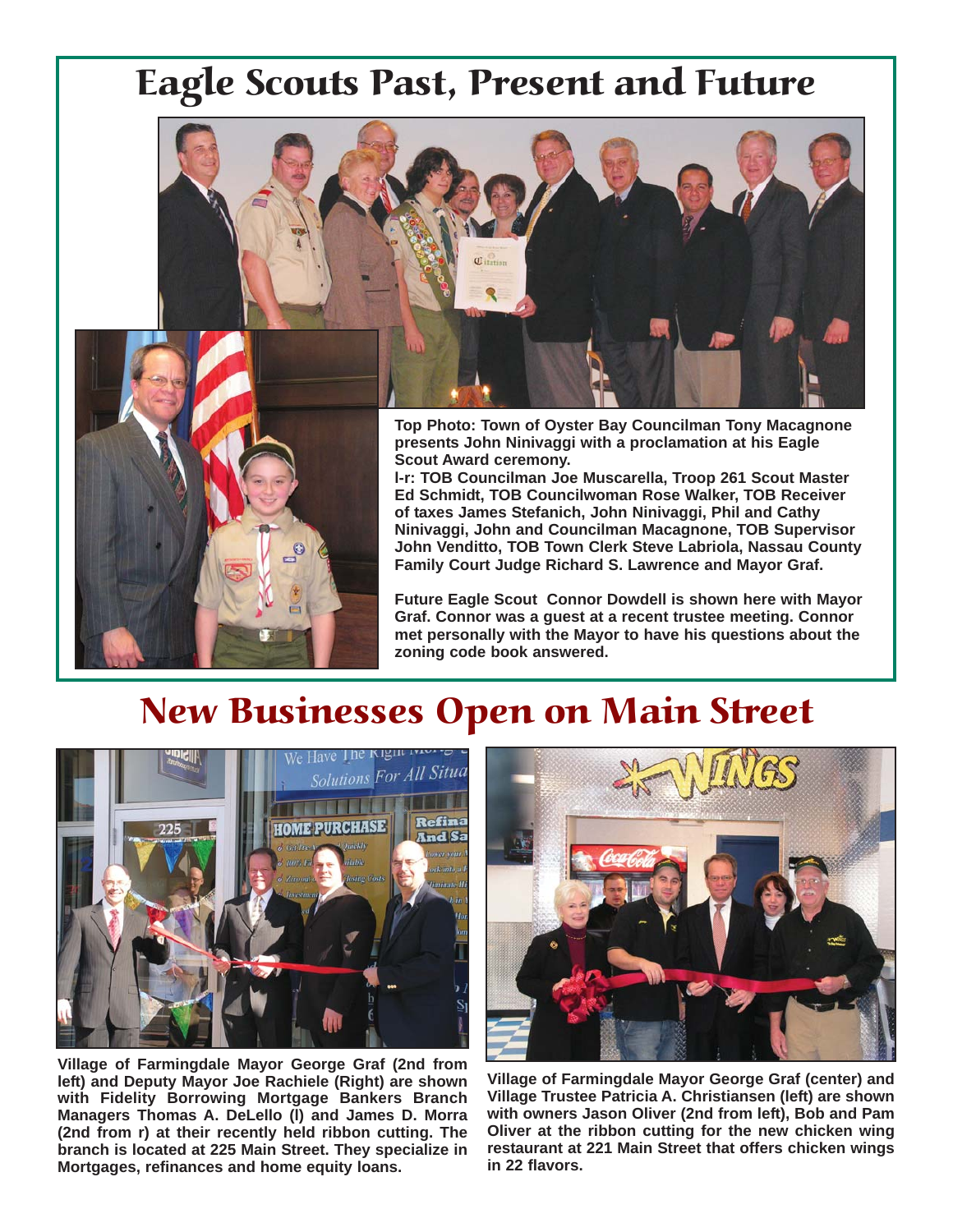# FROM THE CHIEF'S OFFICE

**By Chief John Salerno, Farmingdale Fire Department**

#### Farmingdale Fire Department Dispatchers-The Villages UN-sung Heroes

As the Chief of the Farmingdale Fire Department, I would like to introduce to you the voices behind the Emergency scene. The Farmingdale Fire Department has 3 Full time Dispatchers that man the Fire Department 24 hours a day and are ready to serve the community with out hesitation or delay. They are: Ryan Tortoso ( 8 AM to 4 PM shift), James McGuire (4 PM to 12 PM) and Keith Ryan Sr. (12pm to 8 AM).

Whenever an Emergency arises, everyone hears and sees the fire engines and rescue vehicles. You get to meet the firefighters and rescue personal face to face. The people you don't get to meet are the ones you have your first interaction with-our dispatchers. They man the firehouse 24 hours a day, 7 days a week, 365 days a year for the purpose of protecting and serving the Village. For those of you who do not know what a dispatcher does, let me quickly explain. As a Village resident you have the choice in an emergency of either calling 911 which is FIRECOM (an emergency dispatch run my Nassau County) or you can call the Fire Department direct at (516) 249-0070. When you dial 911, your first contact is with a Police dispatcher who will ask you what your emergency is, depending on the emergency she will then transfer you to the proper agency, and once you get connected you will state your emergency again. Now if it's a Fire emergency, FIRECOM will then contact the Fire Department. If it's a medical Emergency they will dispatch a Police Ambulance (which could be out of the area) and will then notify the Fire Departments for an ambulance. It's very time consuming and in an emergency, response time is very important. When you call the Fire Department direct, it cuts out the middleman and can save those very important minutes, sometimes life saving minutes. Now I am not saying that a Fire Com Dispatcher is any better or worse then a Fire Department dispatcher, but at times the County can become overwhelmed with emergency calls. Fire Com

Dispatchers take care of multiple Fire Departments, sometimes at the same time, which can increase response times. Having a Dispatcher in the Village Fire Department whose sole purpose is to provide a service only to the Village has huge advantages. This is what makes the Village of Farmingdale a great place to live. People move into a Village so they can get that kind of personal service, and knowing there is a 24-hour a day number you can call, makes most people sleep a little easier. The Farmingdale Fire Department Dispatchers not only handle emergencies. They also field calls for the Village Hall, (when they are closed). Answer questions regarding upcoming events such as parades and fairs, give residence advice on fire safety and local fire codes and sometimes give a listening ear to an elderly resident who just needs to talk and be reassured when they are alone. They are the true heartbeat of the Village. The Fire Department Dispatchers use a system called Red Alert, which provides life saving information to the responding Fire Department Chiefs and its members. Red Alert is a pre plan / command center system that lets the rescuer know certain hazards within a building so proper precautions can be taken, such as evacuation of nearby residence if necessary. They are trained to talk you through an emergency while medical personal are on their way, which once again in an emergency every second counts. So what do these Dispatchers do when not providing this life saving measures? Well they maintain the Fire Department and its equipment, fix minor problems with-in the building, give tours to school groups and make sure that when an a emergency does arise the residence of Farmingdale are protected to the fullest. On behalf of the Farmingdale Fire Department I would like to thank these individuals for the service they provide. The Village of Farmingdale is lucky to have such dedicated employees.



#### Mayor Graf attends Farmingdale Chambers Business Card Swap

**Village of Farmingdale Mayor George Graf attended the Business Card Swap hosted by the Farmingdale Chamber of Commerce. The event held on February 13th at the Nutty Irishman offered current and prospective chamber members an opportunity to meet each other and "Swap Cards". Pictured (l-r) Town of Oyster Bay Councilman Tony Macagnone, Chamber Board Member Pat Stickle (New Island Hospital), Farmingdale State College President W. Hubert Keen, PhD, Farmingdale Chamber President Debbie Podolski (Farmingdale Library) , Mayor George Graf, Chamber Vice President Ruth Tarlow (The Epstein Company).**